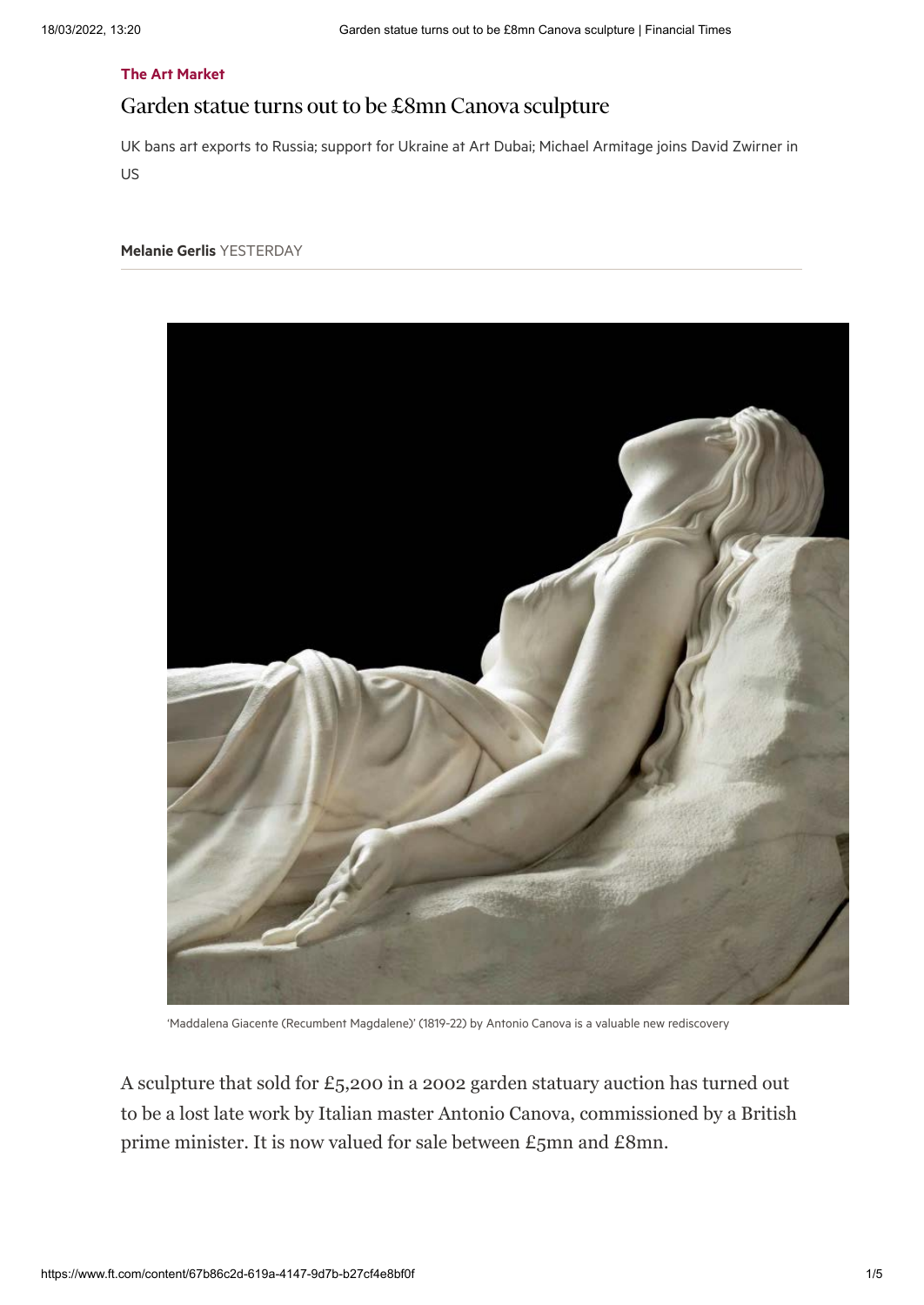### 18/03/2022, 13:20 Garden statue turns out to be £8mn Canova sculpture | Financial Times

Its lucky sellers have not been named but are said to be a British couple who bought the marble of an idealised, penitent Mary Magdalene to decorate their garden. When rumours surfaced that their sculpture could be the long-sought Canova, the owners contacted the art adviser Francis Outred whose team, led by Alice Whitehead, unearthed much of its missing history. Christie's will offer the "Maddalena Giacente (Recumbent Magdalene)" (1819-22) in London on July 7.

Robert Jenkinson, 2nd Earl of Liverpool, ordered the marble during his time as prime minister (1812-27). Its attribution to Canova seems to have disappeared after 1920, when it was sold with the opulent Witley Court manor house to Herbert Smith, a carpet manufacturer. Subsequent owners have included Violet Van der Elst, a businesswoman who campaigned against the death penalty in England.

"The story is amazing," says Donald Johnston, head of Christie's sculpture department, who describes the discovery as a career highlight. "I've seen little bronzes on tabletops that have been overlooked but not something of this scale or calibre with this history."

A crucifix that leaned on the Magdelene's shoulder is now mostly missing but Outred says that the work is overall in very good condition with some "sensitive restoration". The marble is unveiled in London this weekend and will then be shown in New York and Hong Kong.

**As Russia's deadly attacks** on Ukraine intensify, the UK government has tightened its economic sanctions to include art. On Tuesday, the Department for International Trade announced punishing tariffs on imports, notably vodka, and a ban on the export of high-end goods to Russia and Belarus. Further details were to come at time of writing, but the government said that "previous export bans have included items such as high-end fashion, works of art and luxury vehicles".

Guy Jennings, senior director at The Fine Art Group, says that the move, while "broadly speaking a good thing", is "slight tokenism" that seems unlikely to impact the fine art market dramatically. Major auction houses, galleries and dealers say they have already paused shipments to and from Russia and, Jennings says, "the proportion of Russian buying has diminished since most so-called oligarchs made their collections between 2000 and 2015". Plus, he says, "most of the art doesn't go to Russia anyway. There's nothing to stop people moving art around London or to the Côte d'Azur, for example."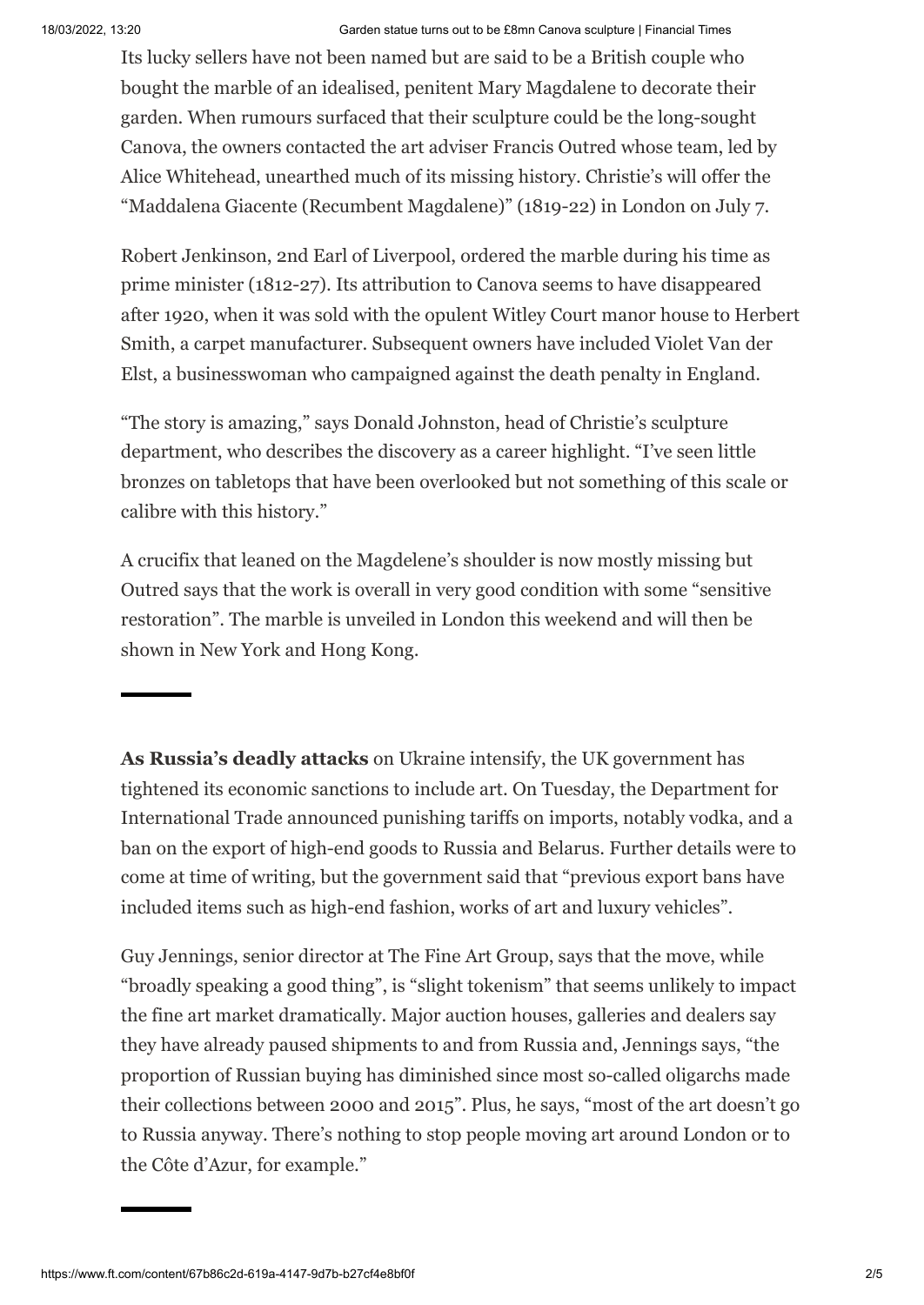

Natia Bukia, co-founder of Gallery Artbeat in Georgia, at her booth at the Art Dubai fair

**The 15th edition of Art Dubai** seemed a world apart from the unfolding atrocities in Ukraine, but one exhibitor made her feelings known. Natia Bukia, cofounder of Gallery Artbeat in Georgia, draped the table in the centre of her booth with a Ukrainian flag and wore a blue top and yellow skirt at the VIP opening on March 8. "I really didn't want to be in an environment where not everybody felt the same way as me. A lot of Russians holiday in Dubai, I wanted them to know my position," Bukia says, adding that she received a lot of support. "People thanked me and even hugged me," she says.

The talk of the fair was, however, its new section dedicated to digital art and nonfungible tokens from the 1980s to the present day. This was hosted in a separate building, described by The Art Newspaper as "like walking into a teenage boy's bedroom: dark walls, neon lights, stale air and an unending number of screens in all directions". It was also very popular. "The UAE has invested heavily in crypto and blockchain technologies," says Diane Abela of art advisers Gurr Johns. "I think there were more people there than in the main art fair."

Sales from the fair included recent works by Mohamed Ahmed Ibrahim, the artist who will represent the UAE at this year's Venice Biennale, through Lawrie Shabibi gallery (price range \$3,500-\$40,000). The fair has committed to donate 25 per cent of its ticket sales to Ukrainian refugees through Unicef.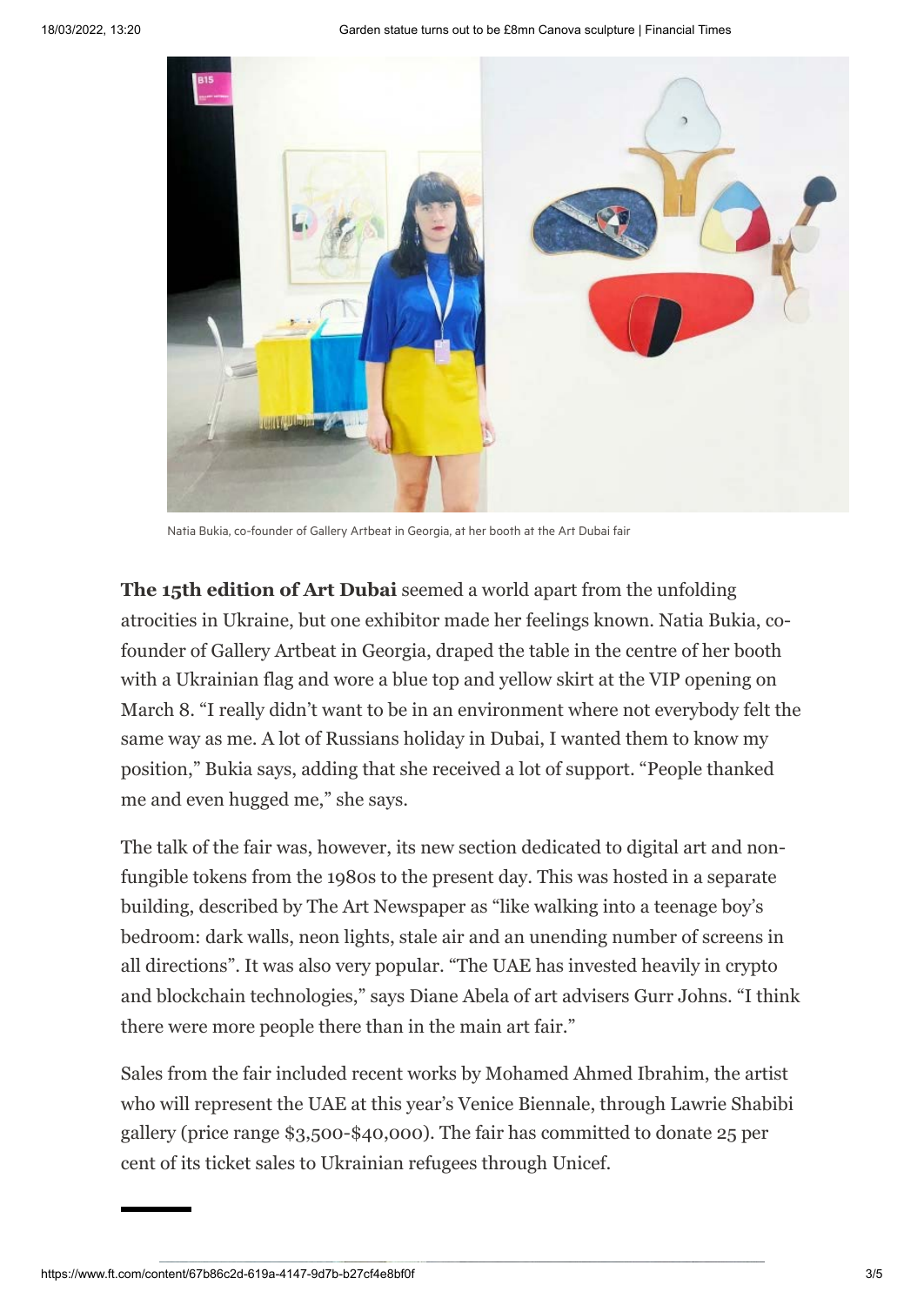18/03/2022, 13:20 Garden statue turns out to be £8mn Canova sculpture | Financial Times



'Holding Cell' (2021) by Michael Armitage © Michael Armitage. Courtesy the artist/White Cube/David Zwirner. Photo: Theo Christelis

**David Zwirner gallery now represents** the acclaimed Kenyan-British artist Michael Armitage. Zwirner takes on Armitage's market in the US while White Cube continues to work with him in the UK. Armitage's large-scale paintings, which blend the history of east Africa with the western artistic canon, are made on Ugandan lubugo bark cloth, a material that exposes holes and seams beneath the paint and was traditionally used for funeral shrouds and other rituals.